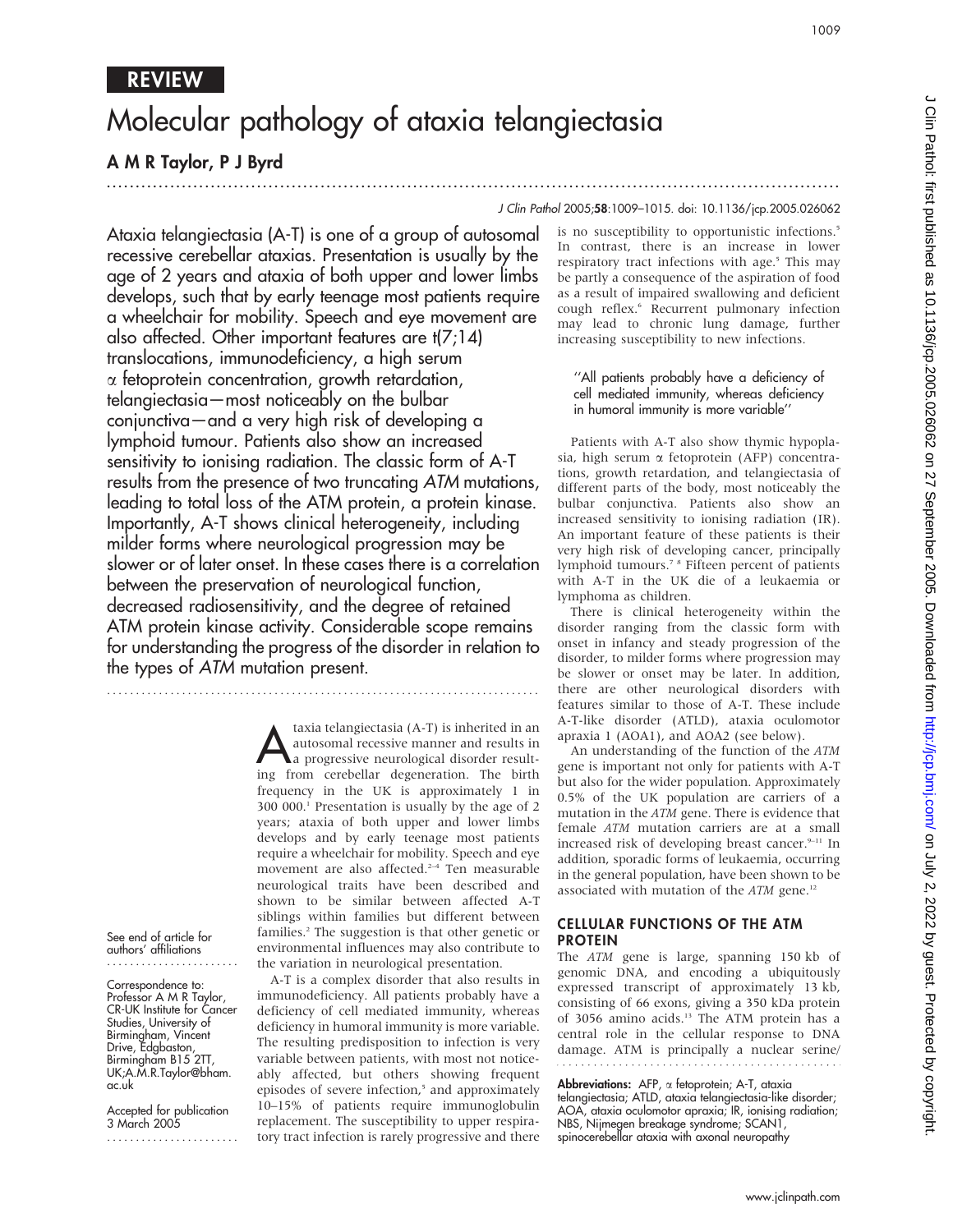threonine protein kinase that is activated by autophosphorylation after exposure of cells to IR,<sup>14</sup> and it has many substrates all with a general consensus motif (SQ/TQ).<sup>15</sup> Broadly speaking, the ATM kinase is involved in the cellular response to DNA double strand breaks. As a protein kinase it is involved in transducing the signal in response to DNA damage. Normally, ATM is involved in activating the G1–S, S, and G2–M cell cycle checkpoints after exposure to DNA damage by phosphorylation of different targets.13 15 A deficiency in ATM leads to loss of these checkpoints and, therefore, progression of cells through the cell cycle at inappropriate times. ATM deficient cells also have a defect in stress response pathways,<sup>13</sup> and cells defective in ATM appear to be more resistant to IR induced apoptosis, although this could be a cell type specific response.<sup>16 17</sup> ATM also has a role in phosphorylating proteins that are recruited to the sites of DNA double strand breaks,<sup>18</sup> and this results in enhanced cell survival. This is believed to occur through some role in DNA repair. The details of many of these functions remain unknown. ATM is part of the BRCA1 associated genome surveillance complex.<sup>19</sup> In addition to ATM, the hMre11hRad50–Nbs1 complex, and BRCA1, at least five other proteins are reported to be in this large complex. Interestingly, mutation of the hMre11 component of the hMre11–hRad50–Nbs1 DNA double strand break repair complex also gives rise to an A-T-like disorder (see below).

# THE RANGE OF MUTATIONS IN THE ATM GENE AND THEIR EFFECTS

The classic form of A-T results from the presence of two truncating ATM mutations, leading to total loss of function of the ATM protein,<sup>20</sup> whereas milder forms are associated with a leaky splice site  $ATM$  mutation<sup>21-23</sup> or the presence of missense mutations.<sup>22</sup> <sup>24</sup>

# ATM protein truncating mutations

The sine qua non for the diagnosis of classic A-T is the presence of both progressive cerebellar ataxia and oculocutaneous telangiectasia,<sup>7</sup> and the classic form of A-T is caused by loss of function of the ATM protein from both alleles as a result of total absence of ATM protein.<sup>20</sup> This occurs mostly as a result of either compound heterozygosity or, less frequently, homozygosity for a truncating mutation(s) (frameshift or nonsense mutations) that results in failure of formation of stable ATM protein. It is from these patients that cultured cells show the greatest degree of radiosensitivity. The frequency of occurrence of biallelic truncating mutations will probably vary between populations depending on the spectrum of mutations present. Interestingly, the fact that patients with A-T can have two truncating mutations shows that ATM is not an essential gene.

#### ATM missense mutations

The presence of a missense mutation may allow some expression of mutant ATM with a degree of residual kinase activity and this may result in a milder clinical appearance.

## ATM splice site mutations

The presence of particular splice site mutations allows some normal transcript to be expressed and may also be associated with a milder clinical phenotype.<sup>21-25</sup>

# ATM founder mutations

At least 11 mutations, each identified in more than one UK family, have been confirmed as founder mutations by the presence of a common haplotype within the families.<sup>24</sup> In all, approximately a quarter of families carried one of these founder mutations.

# New ATM mutations

New ATM mutations occur rarely in patients with A-T and we are aware of one such patient where the patient inherited the maternal ATM mutation, 4588G>T (E1530X). The second mutation 8189A $>$ C (Q2730P) was present in neither parent although haplotyping established paternity. It could be shown that the two sequence changes were not in the same allele, ruling out a spontaneously occurring maternal sequence change. The most likely explanation was a de novo mutation during male meiosis.

# GENOTYPE–PHENOTYPE CORRELATIONS IN A-T

Although the classic A-T phenotype arises as a result of loss of function of both ATM alleles, the clinical presentation is recognisably milder in the presence of particular mutation types.

## Where there is expression of a low amount of normal ATM protein in cells with an ATM splicing mutation

An important ATM mutation found in approximately 10% of all patients with A-T in the UK is ATM 5762ins137 (resulting from mutation IVS40 +  $1126A > G$ ). Most of these patients are compound heterozygotes for the 5762ins137 mutation in one allele and a truncating mutation in the second allele. This particular insertion results from a single  $A > G$  point mutation, which creates a splice donor signal that preferentially splices to the 3' exon, which then forces the 5' exon to splice to a cryptic splice acceptor site in the intron, resulting in a 137 bp intronic insert being spliced into the ATM transcript. The 137 bp insertion is predicted to result in a truncated protein, but instability of this truncated protein means that it is rapidly degraded.<sup>21</sup> However, some protein expression is seen and this comes from the mutated allele as a result of the leakiness of the mutation; splicing principally involves the splice donor site created in the intron, but a small number of correctly spliced ATM transcripts are produced from which normal protein is expressed. Cells from patients heterozygous for the 5762ins137 mutation are estimated to express 4% of the normal amount of ATM protein.22 23 The presence of the 5762ins137 mutation in the heterozygous state delays slightly the onset of the cerebellar ataxia but more significantly affects the rate of progress of the cerebellar degeneration.

''Although 50% of normal ATM protein values, as seen in heterozygotes, prevents ataxia telangiectasia (A-T), it is not known what threshold value of ATM kinase activity is required to prevent the development of A-T''

The presence of 5762ins137 has also been described in the homozygous state.<sup>23</sup> In this case, the A-T had adult onset. This contrasts with the usual age of less than 2 years when cerebellar ataxia is noted. Cells from patients homozygous for the mutation produce  $\sim$  10% of the normal amount of ATM protein. The cells of these patients have an inducible kinase activity three to four times that of cells from patients with A-T who are heterozygous for the 5762ins137 mutation, and about 10% of that seen in normal cells. In summary, it appears that  $\sim 10\%$  of normal ATM kinase activity is sufficient to moderate the phenotype but not to prevent it. Although 50% of normal ATM protein values, as seen in heterozygotes, prevents A-T, it is not known what threshold value of ATM kinase activity is required to prevent the development of A-T.

Gilad et al described two patients with A-T homozygous for another "leaky" splice site mutation  $(3576G>A)$  leading to loss of exon 26 (3403del174).<sup>26</sup> Cells from both patients expressed a low amount  $({\sim} 5\%)$  of full length and presumably normal ATM protein, although ATM kinase activity assays were not reported. The patients were longer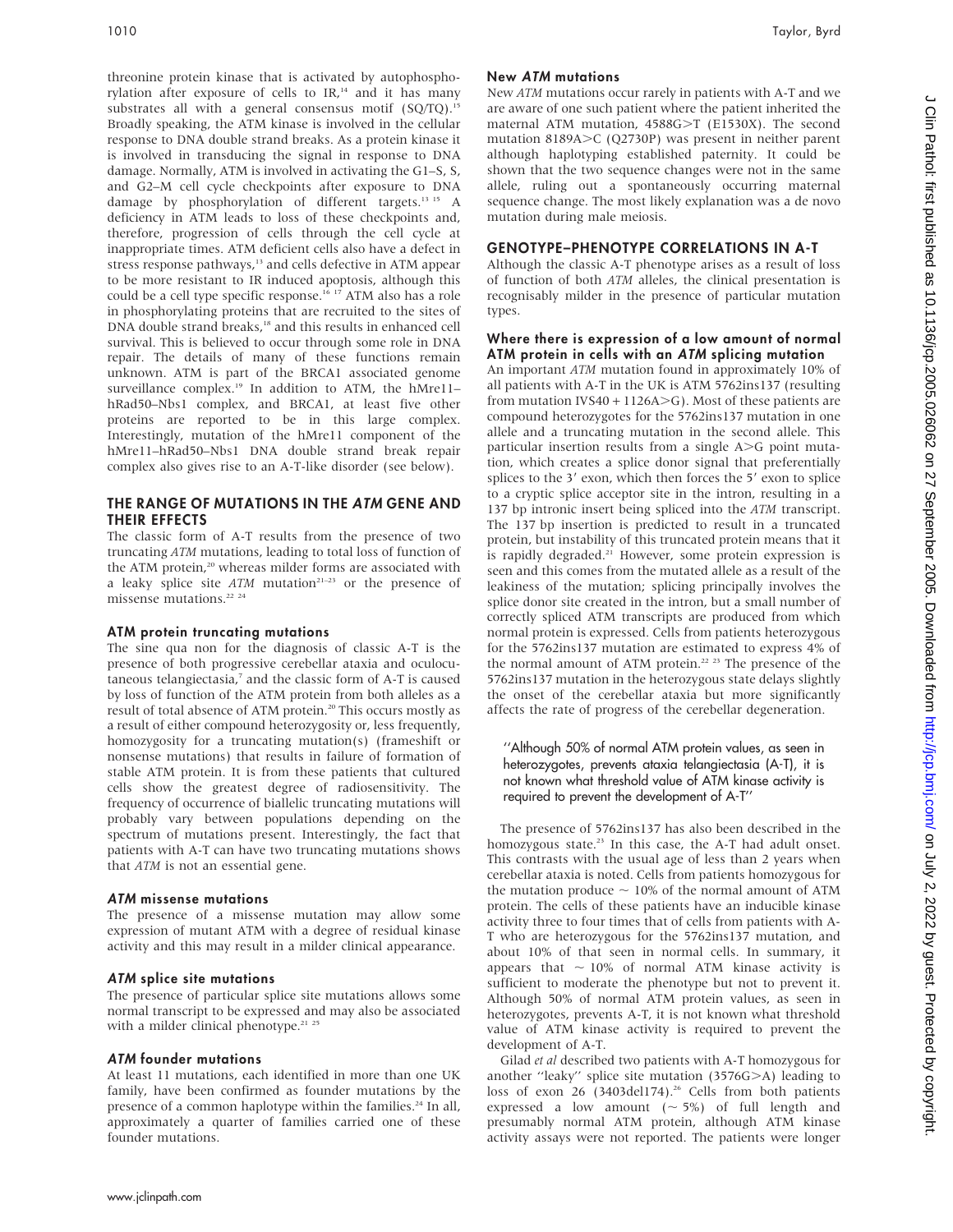lived although onset was during infancy. Assuming that the ATM is in fact normal, these patients might be expected to be similar to the 5762ins137 compound heterozygotes in terms of severity of the disorder although it was suggested that the rate of progression of A-T in the  $3576G$  $>$ A patients was classic.

## Where there is expression of mutant ATM protein in cells with ATM missense mutations

Not all ATM missense mutations result in expression of stable ATM protein and where stable ATM is expressed kinase activity may be absent; this is the case for the new mutation 8189A>C (Q2730P) (described above), which allows the expression of almost normal amounts of ATM that has no kinase activity. Homozygosity for the ATM missense mutation 7875T>G/7876G>C (D2625E/A2626P)<sup>27</sup> has been reported in siblings who were apparently classic A-T cases. There was no indication of whether ATM protein was expressed in cells from these patients. In a patient homozygous for the 9022C>T (R3008C) mutation total absence of ATM kinase activity was reported,<sup>28</sup> although the amount of ATM protein expressed was about half that of normal cells.

However, there are some rare examples of ATM missense mutations where expression of mutant protein has resulted in milder clinical and cellular phenotypes. An example of this is the  $7271T>G (V2424G)$  mutation seen in three families in the UK.<sup>24</sup> In two of the families the mutation is present in one allele. Mutant protein is expressed from this allele and it has some residual kinase activity.<sup>22</sup> This is consistent with the milder clinical picture. The mutation has also been described in the homozygous state in a family where A-T was milder still.<sup>24</sup> Although first noted in early childhood, the progression of the cerebellar ataxia was slow and three siblings, aged 62 years, 51 years, and 49 years and homozygous for the mutation, retained the ability to walk, with help.

Dork and colleagues<sup>29</sup> described a patient with A-T who survived until age 60 years with a double missense mutation  $(7875T>G/7876G>C)$  (the same mutation as described by van Belzen et  $al$ )<sup>27</sup> in one allele and a splice site mutation (IVS7  $+5G$  $>$ A) in the second allele. Some residual ATM kinase activity was demonstrable but it was uncertain whether one or both alleles contributed to this. Apart from the patients with the V2424G mutation, there is no other clear example of patients with A-T with a milder clinical picture, either homozygous or compound heterozygous for other pathogenic missense mutations.

## OTHER DISORDERS WITH FEATURES OF A-T

A-T is one of a group of recessive neurological disorders where cerebellar ataxia is a predominant feature. At the clinical level the differential diagnosis of A-T in young children can be difficult. Apart from Friedreich's ataxia there are several other disorders with neurological features similar to A-T. These include the rare ATLD (OMIM 604391)<sup>30</sup> with mutation of the MRE11 gene, and the more common disorder, AOA1.31 The APTX1 gene (OMIM 606350), mutated in AOA1, has been sequenced and mutations originally described in the Japanese and Portuguese populations.<sup>32 33</sup> The protein encoded by the APTX1 gene has been named aprataxin. A further recessive ataxia AOA2 has been described that maps to chromosome 9q34.<sup>34</sup> Another disorder termed spinocerebellar ataxia with axonal neuropathy (SCAN1; OMIM 607250) was recently described, caused by mutation in the TDP1 gene.<sup>35</sup>

## Ataxia telangiectasia-like disorder

Mutation in a second gene, hMRE11, can result in the clinical features of A-T without telangiectasia or raised serum AFP.30 36–40 ATLD is difficult to distinguish neurologically from A-T and accounts for only a small proportion of patients with A-T. These patients also show the increased radiosensitivity seen in A-T. The fact that mutation of hMRE11, a second member of the hMre11–hRad50–Nbs1 protein complex, leads to both the clinical and cellular phenotypes of A-T, provides compelling evidence that this complex acts in the same pathway as the ATM gene. The data show that ATM and members of the hMre11–hRad50–Nbs1 protein complex are not functionally redundant. It would be interesting to know what the clinical appearance of a patient with ATLD and two missense mutations might be. Very recently, 10 Saudi families with ATLD, all homozygous for the same hMRE11 missense mutation (630G>C, W210C) were reported.<sup>40</sup> Although these patients also presented with early onset and progressive ataxia together with abnormal eye movement, interestingly, some patients in two of the families also showed microcephaly. In contrast to previous patients, cell lines from two of these expressed normal amounts of hMre11 and hRad50 but greatly reduced amounts of Nbs1, rendering the MRN complex unstable.

#### Nijmegen breakage syndrome

For some time A-T was the only disorder in which increased radiosensitivity was a recognised part of the syndrome. Subsequently, patients were described with the Nijmegen breakage syndrome (NBS),<sup>41</sup> caused by mutation of the NBS1 gene<sup>42 43</sup> (which encodes a member of the hMre11–hRad50– Nbs1 complex) who also show increased radiosensitivity.<sup>44</sup> These two disorders show similar features at the cellular level, based mainly on their increased sensitivity to IR. This observation led to the suggestion that the genes causing the two disorders were probably involved in the same damage response pathway.45–48 Clinical overlap, however, between A-T and NBS is only partial. This includes immunodeficiency and increased risk of lymphoid malignancies, although B cell tumours predominate in patients with NBS.<sup>41</sup> Patients with NBS show microcephaly and frequently borderline mental retardation but do not develop cerebellar degeneration or telangiectasia. They also show chromosome translocations in peripheral lymphocytes with breaks at the sites of the T cell receptor genes.

Recently, a patient diagnosed with atypical Fanconi anaemia was shown to be homozygous for an NBS1 mutation and to show total cellular loss of the Nbs1 protein.<sup>49</sup> This indicates some possible overlap of clinical features between NBS and Fanconi anaemia in rare instances. Both NBS and ATLD cells were also shown to be unusually sensitive to DNA crosslinking agents, showing that at the cellular level there are common features between NBS, ATLD, and Fanconi anaemia.49

#### Deficiency in hRad50

hRad50 is the third component of the Mre11–Rad50–Nbs1 complex in mammalian cells. Because two of these proteins, hMre11 and Nbs1, are defective in ATLD and NBS, respectively, it is very likely that mutation will be reported in the hRad50 gene in due course.

#### Ataxia oculomotor apraxia 1

Neurologically, these patients are almost identical to patients with A-T, although they do not show the non-neurological features, such as immunodeficiency, raised concentrations of serum AFP, abnormal chromosome translocations in the peripheral blood, or cancer predisposition.<sup>31</sup> Little is known about the frequency of AOA1 in the UK. AOA1 is first recognised by about 5 years of age, later than A-T, and most patients are wheelchair bound by early adulthood. It is caused by mutation of the  $APTXI$  gene.<sup>32 33 50</sup> The protein expressed from APTX1, aprataxin, is a member of the HIT domain superfamily of nucleotide hydrolases/transferases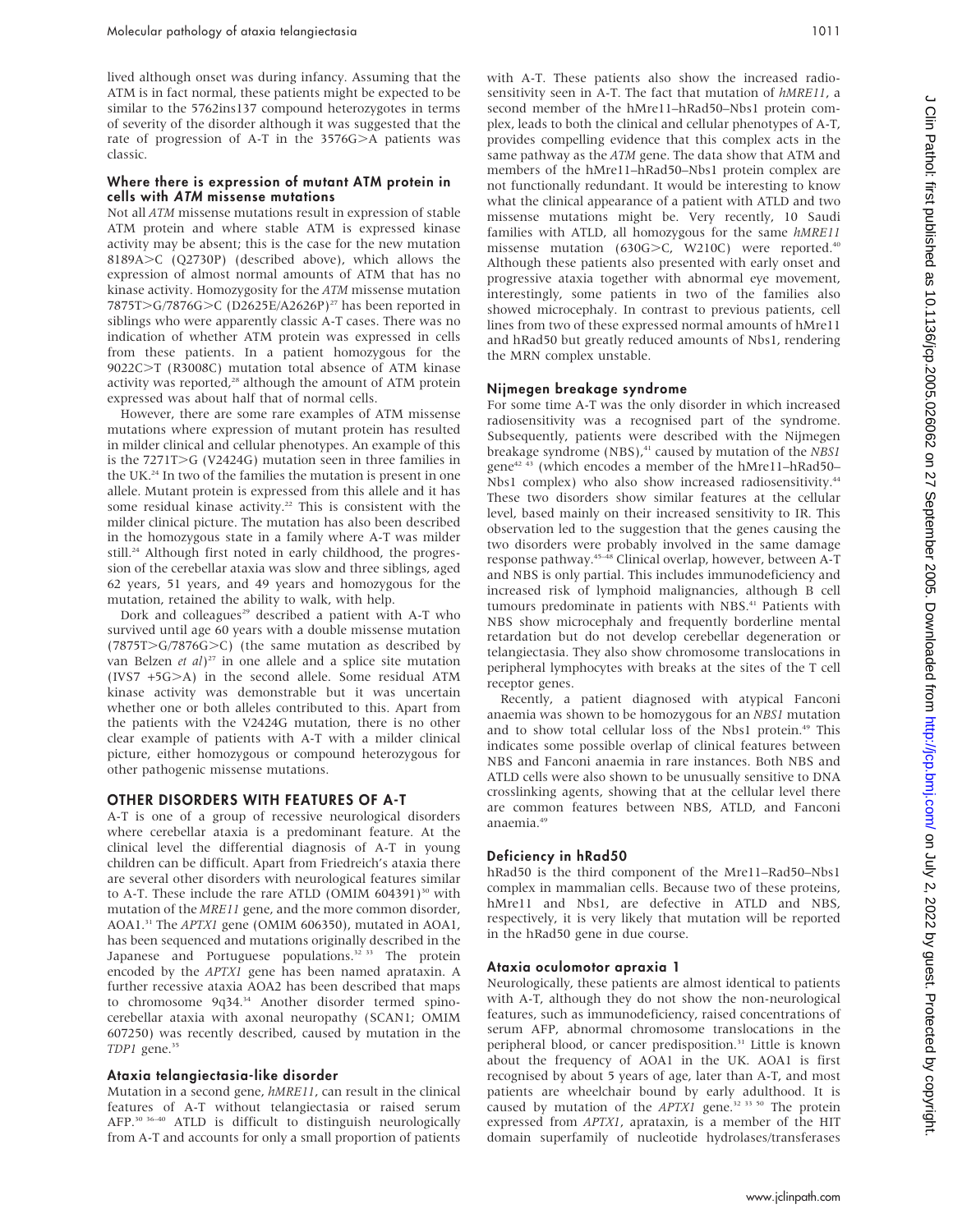and may be linked to DNA single and double strand break repair.<sup>51-53</sup>

# Ataxia oculomotor apraxia 2

The mean age of onset of the cerebellar ataxia is about 15 years and the disorder may be as frequent as AOA1 and A-T.<sup>54</sup> Interestingly, like A-T, patients show raised concentrations of serum AFP.<sup>55 56</sup> Recently, the AOA2 gene (OMIM 606002) has been identified and sequenced,<sup>54 57</sup> and the protein termed senataxin. Senataxin may have both RNA and DNA helicase activities, and like some of the other proteins associated with these cerebellar disorders may have functions in DNA repair.<sup>57</sup>

# Spinocerebellar ataxia with axonal neuropathy

SCAN1 (OMIM 607250) is extremely rare and was originally described in a Saudi family.<sup>35</sup> SCAN1 is caused by mutation of the DNA repair protein tyrosyl DNA phosphodiesterase 1 (the TDP1 gene). Onset is during the teenage years with both moderate ataxia and mild dysarthria developing but without abnormal eye movement.

# LABORATORY CONFIRMATION OF THE CLINICAL DIAGNOSIS OF A-T AND OTHER A-T TYPE **DISORDERS**

The diagnosis of A-T can be confirmed by identification of both ATM mutations. In practice, the size of the ATM coding sequence and the absence of common mutations can make this a lengthy and sometimes uncertain procedure. In contrast, the presence of increased chromosomal radiosensitivity can be established quickly as can the total absence (in most cases) or the greatly reduced expression of the ATM protein in a lymphoblastoid cell line made from the patient's lymphocytes (fig 1). Finally, the kinase activity of any residual ATM protein can be assayed in cases where an unusual presentation is seen<sup>22 23</sup> (fig 2).

Therefore, laboratory confirmation of the clinical diagnosis of the classic form of A-T is relatively straightforward. Such



Figure 1 An aid to the confirmation of ataxia telangiectasia (A-T) or ataxia oculomotor apraxia 1 (AOA1) by screening for the loss of a DNA damage response protein. Lymphoblastoid cell lines were derived from blood samples of 11 consecutive patients and screened for ATM, hRad50, Nbs1, hMre11, and aprataxin by western blotting. Actin was used as the loading control. The western blot shows that cell extracts from two of the patients are abnormal; patient 7 has no aprataxin and patient 9 has a very much reduced amount of ATM protein. After this initial screen, mutations for APTX1 and ATM, respectively, were identified.



Figure 2 Cells from patients with ataxia telangiectasia (A-T) and a milder clinical presentation retain some ATM kinase activity. An in vitro assay of  $\gamma$  ray induced ATM activity shows that cells derived from patients with A-T and either one or both ATM alleles carrying the 5762ins137 mutation retain some ATM kinase activity. Cells homozygous (lanes 6 and 8) for the mutation show approximately three times the induced activity of heterozygous cells (lanes 10 and 12). The induced ATM kinase activity in a normal cell extract is shown in lane 2 and absence of activity in extracts of cells from a patient with classic A-T in lane 4. ATM was immunoprecipitated from 2 mg of protein of the cell extract in each lane, except for the normal control, where only 1 mg was used. The ATM was then used to phosphorylate a  $p53_{1-72}$  substrate (bottom panel). The relative amounts of ATM used in the kinase assay are shown in the top panel. Taken from Sutton *et al.<sup>23</sup>* 

patients usually present with neurological symptoms, show greatly increased chromosomal radiosensitivity, the presence of translocations involving chromosomes 7 and 14, and total absence of the ATM protein. At the gene level, biallelic truncating mutations will provide the final confirmation of the diagnosis. Where A-T is suspected but may not be of the classic form, this combination of assays will again provide data to confirm or refute this possibility. In very rare cases where there are two ATM missense mutations present that may be construed as ATM polymorphisms, possibly resulting in a ''normal amount'' of ATM protein, the kinase assay will provide a means of determining whether ATM kinase activity is abnormal.

# ''Laboratory confirmation of the clinical diagnosis of the classic form of ataxia telangiectasia is relatively straightforward''

Patients with the neurological features of A-T and the presence of radiosensitivity in whom the ATM protein is also present and ATM mutations cannot be identified may have ATLD (with mutations of the hMRE11 gene). In patients with ATLD, the expression of Nbs1 and hRad50 may be affected in addition to hMre11.

If there are neurological features of A-T, but there are normal amounts of ATM, the hMre1l complex proteins are present, and there is no increased radiosensitivity, then either AOA1 or AOA2 is a possibility. The diagnosis of AOA1 can be made by both DNA sequencing for the presence of a mutation and detecting loss of the aprataxin protein (the protein lost in AOA1) (fig 1). Although the AOA2 gene is much larger than the AOA1 gene, DNA can be screened for mutations, but at present there is no antibody to detect loss of the senataxin protein.

# MUTATION OF ATM AND MALIGNANT DISEASE IN PATIENTS WITH A-T

An increased risk of developing malignant disease is an important feature of A-T. Approximately 10–15% of all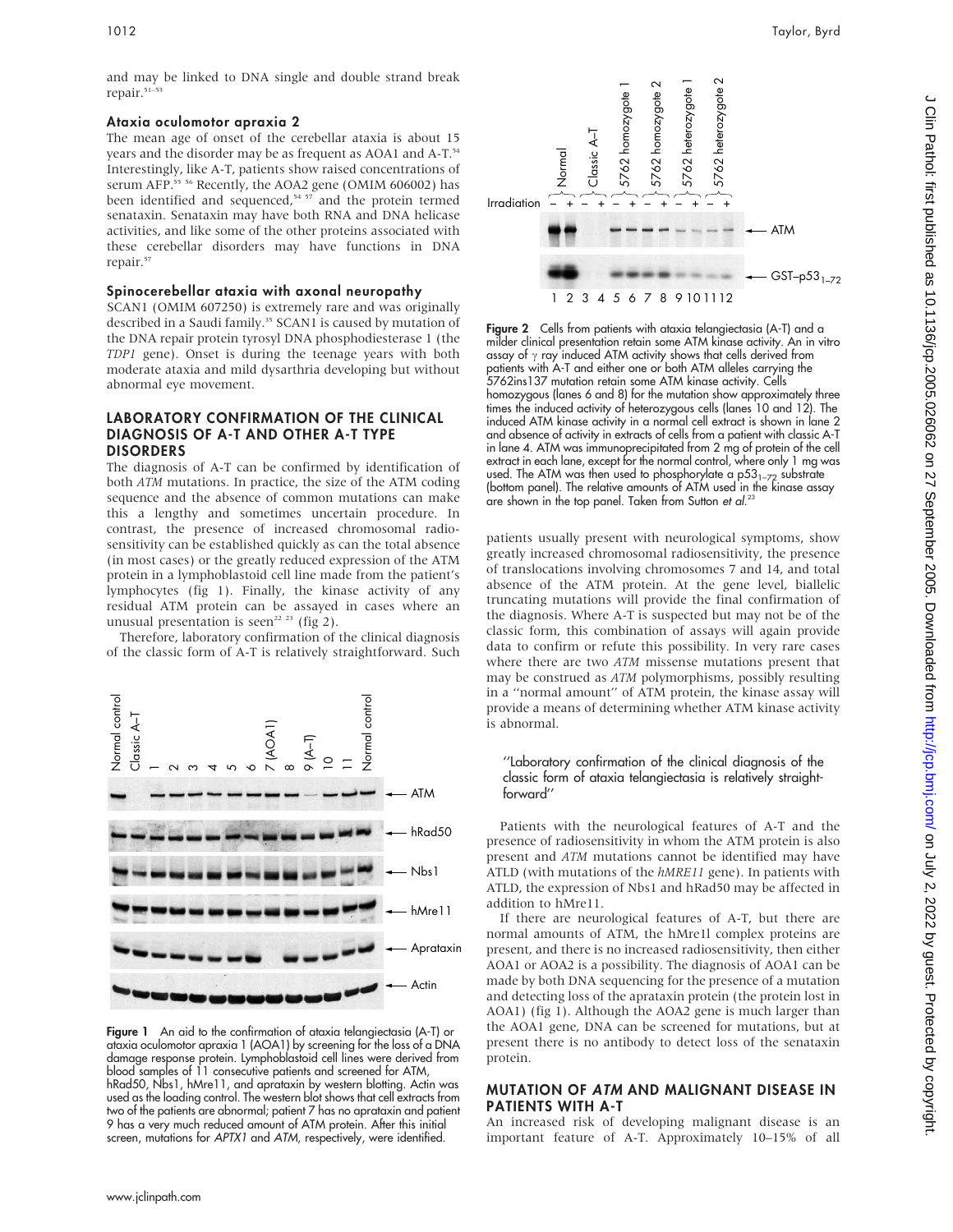patients with A-T develop malignancy in childhood, with most tumours being lymphoid in origin, such as B cell non-Hodgkin lymphoma, T cell lymphoid tumours (T cell lymphoma and T cell acute lymphoblastic leukaemia), and Hodgkin disease. Indeed, it is possible that the diagnosis of for example, T cell acute lymphoblastic leukaemia—may precede the diagnosis of A-T. A pre-existing large clone in the peripheral blood lymphocytes of patients with A-T is associated with a high risk of developing T cell prolymphocytic leukaemia.<sup>8</sup> The presence of chromosomal translocations involving immune system genes and oncogenes may explain the potential for the development of several forms of lymphoid tumours in patients with A-T. Other tumours, including brain tumours and certain carcinomas, are also seen in patients with A-T.<sup>24 58</sup>

# CANCER RISKS OF ATM MUTATION CARRIERS IN A-T FAMILIES

Although ATM mutations in patients with A-T predispose to lymphoid tumours the effect of the mutations may be numerically more important in the heterozygous state. ATM mutation carriers have been reported to have an increased risk of breast cancer. In a prospective study,<sup>9</sup> it was estimated that women in families affected by A-T who were heterozygous for the A-T gene were 5.5 times (95% confidence interval, 1.5–16.9) more likely to develop breast cancer than non-carriers of an ATM mutation. In a meta-analysis of different studies, Easton<sup>59</sup> estimated that the relative risk of breast cancer in A-T heterozygotes was 3.9 fold. More recent studies have tended to confirm this small increased risk for carriers in families affected by A-T.10 11 There is also the possibility that the risk may be higher for certain mutations, including missense mutations expressing abnormal ATM protein, and therefore involvement of ATM gene mutations in breast cancer may be important in particular families.

# ATM MUTATION IN FAMILIAL BREAST CANCER AND SPORADIC TUMOURS

The contribution of ATM mutations to breast cancer is currently not known. Germline ATM mutations were found to be present in only two of 401 women with early onset breast cancer compared with two of 202 controls.<sup>60</sup> It was concluded that heterozygous mutations do not confer genetic predisposition to early onset breast cancer. However, the results of that study are consistent with a moderate risk of breast cancer because the confidence interval was large.<sup>61</sup> In addition, the authors used a method that only detected truncated ATM protein. The role of the ATM IVS10-6T $>$ G and ATM 7271T>G mutations was investigated in 961 families with non-BRCA1/BRCA2 breast cancer.<sup>62</sup> The authors concluded that ATM  $7271T>G$  is a rare event in familial breast cancer and found that the ATM IVS10-6T>G mutation did not confer a significantly increased risk of breast cancer. There is no evidence that ATM mutations confer a high risk of breast cancer.<sup>62</sup>

ATM mutations play a role in the development of some sporadic lymphoid tumours. ATM mutations have been described in sporadic T cell prolymphocytic leukaemia,<sup>63-65</sup> B cell chronic lymphocytic leukaemia,<sup>66–68</sup> and mantle cell lymphoma.<sup>69</sup>

# **DISCUSSION**

Among the group of paediatric patients with recessive cerebellar ataxia, a clinical diagnosis of classic A-T can be readily confirmed in the laboratory, enabling the distinction from other recessive forms of cerebellar ataxia such as ATLD (caused by mutation of the hMRE11 gene), AOA1, and AOA2.

''Other cases may be milder, as shown by a slightly later age of onset and slower rate of progress, as a result of the expression of some normal ATM protein from a leaky splice site mutation''

In A-T in particular, there is good evidence for true clinical heterogeneity. This can be seen as a slower rate of progress of cerebellar degeneration after onset in early childhood. These cases appear to result from the presence of one of two types of mutation. First, the presence of at least one missense mutation that is responsible for the expression of mutant ATM protein with some measurable kinase activity may contribute to the milder features. Several missense mutations have been described. Other cases of A-T may be milder, as shown by a slightly later age of onset and slower rate of progress, as a result of the expression of some normal ATM protein from a leaky splice site mutation. In rare cases genuine adult onset of A-T is seen. This can be the result of homozygosity for the 5762ins137 mutation.<sup>23</sup> Apparent adult onset caused by the presence of a missense mutation has been described, although kinase activity was not obvious.<sup>70</sup> There has been no clear description of a patient with A-T with different missense mutations in each ATM allele. It is not clear what the clinical appearance might be of such a patient. It would be interesting to examine appropriate undiagnosed adult onset neurological disorders for the possible presence of ATM mutations. There is no correlation between the amount of ATM protein and radiosensitivity (survival or radioresistant DNA synthesis). However, the results of various studies suggest that there is a clear correlation between the preservation of neurological function, decreased radiosensitivity, and the level of normal ATM protein kinase activity. Although some attempt has been made to relate the progress of the disorder to the type of mutation present, $71$  considerable scope remains for improving this. The notion that modifying genes may influence the A-T phenotype has been suggested,<sup>2</sup> but investigations of the nature of these genes have not begun.

# Take home messages

- Ataxia telangiectasia (A-T) is a form of autosomal recessive cerebellar ataxia that usually presents by 2 years of age, with ataxia of both upper and lower limbs developing, so that by early teenage most patients require a wheelchair for mobility
- Speech and eye movement are also affected
- $\bullet$  It is associated with immunodeficiency, growth retardation, telangiectasia (most noticeably on the bulbar conjunctiva), a high risk of lymphoid tumours, and increased sensitivity to ionising radiation
- Classic A-T results from the presence of two truncating ATM mutations, leading to total loss of the protein kinase ATM protein
- This disease shows clinical heterogeneity, and neurological progression may be slower or of later onset in the milder forms
- The preservation of neurological function correlates with the degree of radiosensitivity and retained ATM protein kinase activity
- A-T needs to be distinguished from other neurological disorders with similar features, including A-T-like disorder (ATLD), ataxia oculomotor apraxia 1 (AOA1), and AOA2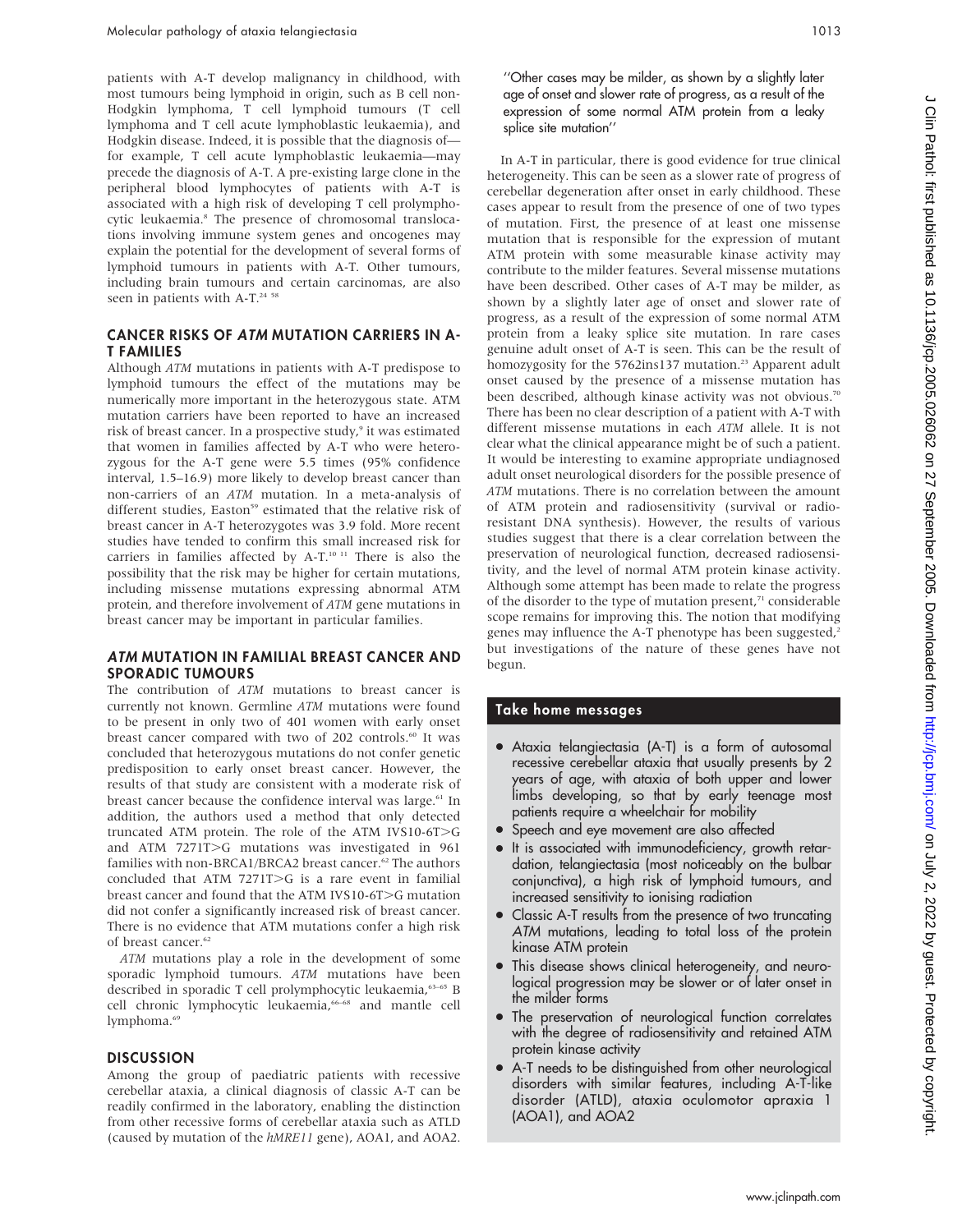Interestingly, two publications analysing magnetic resonance imaging brain scans of patients with A-T have drawn attention to the observation that the relation between the degree of cerebellar atrophy and its affect on the patient's ability to walk is unclear.<sup>23</sup>  $72$ <sup>2</sup> The relative absence of disability in a patient with A-T who was homozygous for 5762ins137 occurred despite a moderate degree of cerebellar hemisphere atrophy and severe atrophy of the cerebellar vermis being seen on magnetic resonance imaging.<sup>23</sup> This may be because although the cerebellum is almost universally affected in A-T, other systems such as the basal ganglia, anterior horn cells, dorsal columns, and peripheral nerves can be affected by the disease process to differing degrees, which may also affect the ability to walk.<sup>23 72</sup>

The mechanism by which the ATM protein normally protects against neurodegeneration in post-mitotic neurones is not known. The cell cycle checkpoint control associated with ATM is not likely to have much effect in post-mitotic neurones, leaving either a function of DNA repair or apoptosis of damaged neurones as the possible mechanism. The observation of a similar neurological phenotype in patients with mutations in the known DNA repair protein hMre11, suggests that impaired DNA repair mechanisms may contribute to the development of neurological dysfunction, as appears to be the case in mice that are null for the repair genes DNA ligase  $IV^3$  and xrcc4.<sup>74</sup> This does not rule out a function for ATM dependent apoptosis.<sup>75</sup>

# ''The mechanism by which the ATM protein normally protects against neurodegeneration in post-mitotic neurones is not known''

The similarity in neurological features between A-T and AOA1 is striking, and in the future we hope to understand how different pathways involving these two proteins intersect to produce the characteristic neurological features. Although the neurological changes and other risks accompanying the progression of classic A-T are known, less is clear about prognosis in the different recognisable subgroups of A-T: those with a less severe presentation and slower rate of progress. There is still much to be learnt from carefully documenting such cases and considering the possibility that some unexplained adult onset cerebellar ataxias may be caused by mutation of the ATM gene.

#### ACKNOWLEDGEMENTS

We thank CR-UK, the Kay Kendall Leukaemia Fund, the Leukaemia Research Fund, and the Ataxia Telangiectasia Society for continued support.

# .....................

# Authors' affiliations

A M R Taylor, P J Byrd, CR-UK Institute for Cancer Studies, University of Birmingham, Vincent Drive, Edgbaston, Birmingham B15 2TT, UK

## **REFERENCES**

- 1 Woods CG, Bundey SE, Taylor AM. Unusual features in the inheritance of ataxia telangiectasia. Hum Genet 1990;84:555–62.
- 2 Crawford TO, Mandir AS, Lefton-Greif MA, et al. Quantitative neurologic assessment of ataxia-telangiectasia. Neurology 2000;54:1505–9.
- 3 Farr AK, Shalev B, Crawford TO, et al. Ocular manifestations of ataxiatelangiectasia. Am J Ophthalmol 2002;134:891-6.
- 4 Lewis RF, Crawford TO. Slow target-directed eye movements in ataxiatelangiectasia. Invest Ophthalmol Vis Sci 2002;43:686-91.
- 5 Nowak-Wegrzyn A, Crawford TO, Winkelstein JA, et al. Immunodeficiency and infections in ataxia-telangiectasia. J Pediatr 2004;144:505–11.
- 6 Lefton-Greif MA, Crawford TO, Winkelstein JA, et al. Oropharyngeal dysphagia and aspiration in patients with ataxia-telangiectasia. J Pediatr 2000;136:225–31.
- 7 Sedgwick RP, Boder E. Ataxia telangiectasia. In: de Jong JBMV, eds. Handbook of clinical neurology. Hereditary neuropathies and spinocerebellar atrophies. Amsterdam: Elsevier Science Publishers BV, 1991:347–42.
- 8 Taylor AM, Metcalfe JA, Thick J, et al. Leukemia and lymphoma in ataxia telangiectasia. Blood 1996;87:423–38.
- 9 Swift M, Morrell D, Massey RB, et al. Incidence of cancer in 161 families affected by ataxia-telangiectasia. N Engl J Med 1991;325:1831-6.
- 10 Olsen JH, Hahnemann JM, Borresen-Dale AL, et al. Cancer in patients with ataxia-telangiectasia and in their relatives in the Nordic countries. J Nati<br>Cancer Inst 2001;**93**:121–7.
- 11 Geoffroy-Perez B, Janin N, Ossian K, et al. Variation in breast cancer risk of heterozygotes for ataxia-telangiectasia according to environmental factors. Int J Cancer 2002;99:619-23
- 12 Stankovic T, Stewart GS, Byrd P, et al. ATM mutations in sporadic lymphoid tumours. Leuk Lymphoma 2002;43:1563–71.
- 13 Shiloh Y. ATM and related protein kinases: safeguarding genome integrity. Nat Rev Cancer 2003;3:155–68.
- 14 Bakkenist CJ, Kastan MB. DNA damage activates ATM through intermolecular autophosphorylation and dimer association. Nature 2003;421:499–506.
- 15 Kastan MB, Lim DS. The many substrates and functions of ATM. Nat Rev Mol Cell Biol 2000;1:179–86.
- 16 Westphal CH, Rowan S, Schmaltz C, et al. ATM and p53 cooperate in apoptosis and suppression of tumorigenesis, but not in resistance to acute radiation toxicity. Nat Genet 1997;16:397–401.
- Barlow C, Brown KD, Deng CX, et al. Atm selectively regulates distinct p53dependent cell-cycle checkpoint and apoptotic pathways. Nat Genet<br>1997;**17**:453–6, Erratum in: N*at Genet* 1998;**18**:298.
- 18 Kitagawa R, Bakkenist CJ, McKinnon PJ, et al. Phosphorylation of SMC1 is a critical downstream event in the ATM–NBS1–BRCA1 pathway. Genes Dev 2004;18:1423–38.
- 19 Wang Y, Cortez D, Yazdi P, et al. BASC, a super complex of BRCA1associated proteins involved in the recognition and repair of aberrant DNA structures. Genes Dev 2000;14:927–39.
- 20 Gilad S, Khosravi R, Shkedy D, et al. Predominance of null mutations in ataxia-telangiectasia. Hum Mol Genet 1996;5:433–9.
- 21 McConville CM, Stankovic T, Byrd PJ, et al. Mutations associated with variant
- phenotypes in ataxia-telangiectasia. Am J Hum Genet 1996;**59**:320–30.<br>22 **Stewart GS**, Last JI, Stankovic T, *et al.* Residual ataxia telangiectasia mutated protein function in cells from ataxia telangiectasia patients, with 5762ins137 and 7271T-->G mutations, showing a less severe phenotype. J Biol Chem 2001;276:30133–41.
- 23 Sutton IJ, Last JI, Ritchie SJ, et al. Adult-onset ataxia telangiectasia due to ATM 5762ins137 mutation homozygosity. Ann Neurol 2004;55:891–5.
- 24 Stankovic T, Kidd AM, Sutcliffe A, et al. ATM mutations and phenotypes in ataxia-telangiectasia families in the British Isles: expression of mutant ATM and the risk of leukemia, lymphoma, and breast cancer. Am J Hum Genet 1998;62:334–45.
- 25 Teraoka SN, Telatar M, Becker-Catania S, et al. Splicing defects in the ataxiatelangiectasia gene, ATM: underlying mutations and consequences. Am J Hum Genet 1999;64:1617-31.
- 26 Gilad S, Chessa L, Khosravi R, *et al.* Genotype phenotype relationships in<br>ataxia telangiectasia and variants. Am J Hum Genet 1998;6**2**:551–61.<br>27 **van Belzen MJ**, Hiel JA, Weemaes CM, *et al.* A double missense mutati
- the ATM gene of a Dutch family with ataxia telangiectasia. Hum Genet 1998;102:187–91.
- 28 Angele S, Lauge A, Fernet M, et al. Phenotypic cellular characterization of an ataxia telangiectasia patient carrying a causal homozygous missense mutation. Hum Mutat 2003;21:169–70.
- 29 Dork T, Bendix-Waltes R, Wegner R-D, et al. Slow progression of ataxia telangiectasia with double missense and in frame splice mutations. Am J Med Genet 2004;126A:272–7.
- 30 Stewart GS, Maser RS, Stankovic T, et al. The DNA double-strand break repair gene hMRE11 is mutated in individuals with an ataxia-telangiectasialike disorder. Cell 1999;99:577–87.
- 31 Aicardi J, Barbosa C, Andermann E, et al. Ataxia-ocular motor apraxia: a syndrome mimicking ataxia-telangiectasia. Ann Neurol 1988;24:497–502.
- 32 Date H, Onodera O, Tanaka H, et al. Early-onset ataxia with ocular motor apraxia and hypoalbuminemia is caused by mutations in a new HIT superfamily gene. Nat Genet 2001;29:184–8.
- 33 Moreira MC, Barbot C, Tachi N, et al. The gene mutated in ataxia-ocular apraxia 1 encodes the new HIT/Zn-finger protein aprataxin. Nat Genet 2001;29:189–93.
- 34 Nemeth AH, Bochukova E, Dunne E, et al. Autosomal recessive cerebellar ataxia with oculomotor apraxia (ataxia-telangiectasia-like syndrome) is linked to chromosome 9q34. Am J Hum Genet 2000;67:1320–6.
- 35 Takashima H, Boerkoel CF, John J, et al. Mutation of TDP1, encoding a topoisomerase I-dependent DNA damage repair enzyme, in spinocerebellar ataxia with axonal neuropathy. Nat Genet 2002;32:267–72.
- 36 Hernandez D, McConville CM, Stacey M, et al. A family showing no evidence of linkage between the ataxia telangiectasia gene and chromosome 11q22– 23. J Med Genet 1993;30:135–40.
- 37 Klein C, Wenning GK, Quinn NP, et al. Ataxia without telangiectasia
- masquerading as benign hereditary chorea. Mov Disord 1996;11:217–20. 38 Pitts SA, Kullar HS, Stankovic T, et al. hMRE11: genomic structure and a null mutation identified in a transcript protected from nonsense-mediated mRNA decay. Hum Mol Genet 2001;10:1155–62.
- 39 Delia D, Piane M, Buscemi G, et al. MRE11 mutations and impaired ATMdependent responses in an Italian family with ataxia-telangiectasia-like disorder. Hum Mol Genet 2004;13:2155–63.
- 40 Fernet M, Gribaa M, Salih MA, et al. Identification and functional consequences of a novel MRE11 mutation affecting ten Saudi Arabian patients with the ataxia telangiectasia-like disorder (ATLD). Hum Mol Genet 2005;14:307–18.